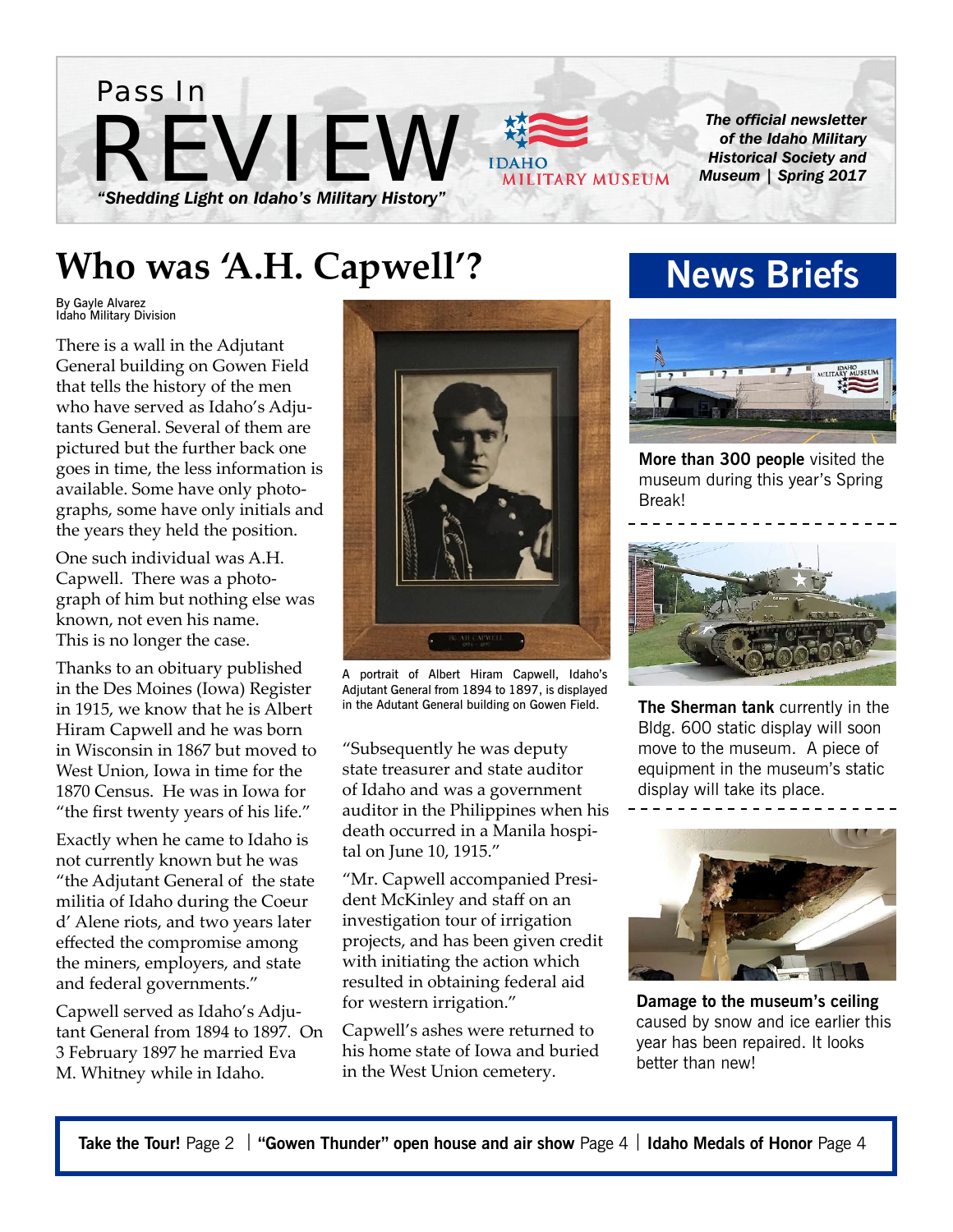### **Take time to tour Idaho's Military History Museum**

Covering a broad spectrum of military history, via photos and artifacts, the Idaho Military Museum can show visitors Gowen Field as it was during World War II, as well the roles Idaho veterans have played in the Philippine Insurrection and Operation(s) Iraqi Freedom/Enduring Freedom.

Military aircraft, armored vehicles, weapons, and uniforms arms are on display, along with many flags from Idaho units, some of which have felt the breezes of distant lands and date back to the early part of the 20th century.

There are also exhibits from Idaho's Army and Air National Guard units, Mountain Home Air Force Base, the United States Marine Corps and U.S. Navy. Books on Idaho's military history, scale models of aircraft and vehicles, postcards and photos are available for sale.

Our volunteer staff will be happy to help you with any questions that you might have about the displays and our museum.

Admission is free (donations are welcomed). The museum is open to the public Tuesday through Saturday (except Christmas and New Year's day) from noon to 4 p.m. You should allow at least one hour for your visit.

#### **How To Get to the museum**

The Idaho Military Museum is located on Gowen Field, but can be accessed by the private entrance on Harvard Street. As you come down Orchard or Gowen Road, follow the brown signs to the museum. Parking for cars or buses is in the front of the museum.

### **You're invited to attend museum board meetings**

The museum's Board of Directors extends an ongoing, open invitation to anyone interested to attend and participate in monthly museum board meetings. The meetings are usually held the last Wednesday of the month at the Museum starting at 18:30 and last for about 60 minutes.

We want and value the involvement and help of our fellow museum supporters. We welcome both questions and suggestions. We don't claim to have all the answers, so we can always use the input,

ideas and enthusiasm of our board members and supporters.

Anyone interested in serving as a member of our board is encouraged to attend and learn how they might help to make the museum better and better.

 If you are interested in attending, call Jeff Packer at 208-272-4841.



#### Please Like Us On Facebook! facebook.com/Idaho MilitaryHistoryMuseum



# **Norden bomb- sight on display**

Currently on display in the Idaho Military Museum is the famous Norden bombsight, one of the most closely guarded military secrets of World War II. It was so important to the Allied war effort that airmen who used it were to guard its secrecy with their lives.

Bomardiers training on Gowen Field learned to use the complex assemblage of more than 2,000 cams, gears, mirrors, lenses, and other components to help Allied bombers accurately place a bomb on a target from four miles up. It could "put a bomb in a pickle barrel from 20,000 feet."

The bombsight was used during World War II, the Korean War, and for photoreconnaissance missions during the Cold War.

#### PASS IN REVIEW

Pass In Review is the offical newsletter of Idaho's Military History Museum. It is published quarterly in PDF format and offered free of charge to the public by the museum at museum.mil.idaho.gov. All published content is copyrighted by the Idaho Military History Museum, but may be reproduced for educational purposes.

Opinions expressed herein are often those of volunteers and museum supporters, and may not represent policies or positions of the State of Idaho, the Idaho Military Division, or the Idaho State Historical Society.

Your comments or article suggestions are welcomed. Call the museum at 208-272- 4841 during our scheduled hours or visit us on line at museum.mil.idaho.gov.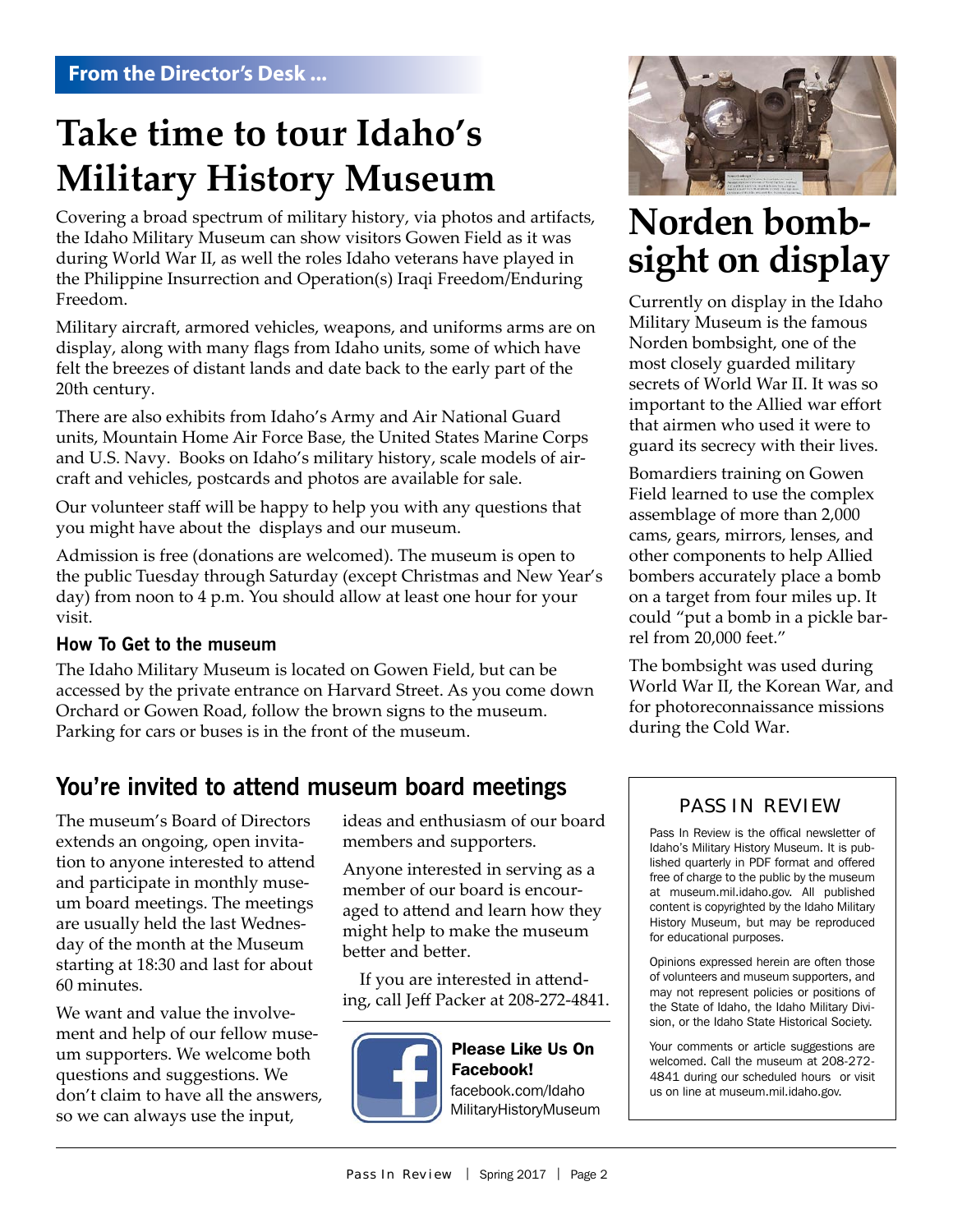## **IdahoVolunteers used the Model 1889 rifle**

By Capt. Robert Taylor State Command Historian

When soldiers of the First Idaho Infantry Regiment of United States Volunteers marched off to participate in the Spanish-American War in 1898, they likely carried Springfield Model 1889 rifles with them. Unfortunately, the single-shot, black powder gun was already outdated by then.

The Army developed the gun after the Civil War in order to fulfill the need for a breech-loading rifle. Funds were low at the end of the war, but there was no shortage of muzzle-loading weapons at the time. So the Army converted more than 30,000 rifles to "trapdoor" weapons. The trapdoor allowed muzzle-loading weapons to be opened at the top of the breech to load a cartridge.

The Army continued to use the

converted weapons until 1868, when the U.S. Rifle Model 1868 was developed with a "trapdoor" manufactured into it. The rifle went through a series of modifications over the next 30 years and was the weapon used by most National Guard units in 1898.

By the time the Spanish-American War began, the Army and National Guard units had a large stockpile of U.S. Rifle Model 1889s, so those units deployed with them.

However, smokeless powder weapons were becoming available by that time that offered two advantages over the Springfield Model 1889 rifle.

The black powder cartridge left a cloud of black smoke, which gave away the shooter's position and created a target for the enemy.

Soldiers also had to wait until

the smoke cleared to fire another round.

In addition, the weapon was a single-shot weapon. Newer magazine-feed weapons allowed soldiers to fire more rounds faster in battle.

Late into their tour in the Philippines, the First Idaho Infantry received a dozen U.S. Rifle, Krag-Jorgensen Model 1896 per company for scout use. The rifle featured a five-round magazine and smokeless powder.

In December 1898, the men were engaged in two battles with Filipino soldiers who were unhappy with the continued U.S. presence. Twenty-three men from Idaho died in the conflict.

The First Idaho remained in the Philippines to help stabilize the area until February 1899.

### **Shopping on Amazon. com will help support the IMHS and museum**

The Idaho Military History Society is now registered with Amazon Smile. That means we can help the museum grow just by shopping at Amazon. It really is that simple!

The next time you shop on line with Amazon, access Amazon via https://smile.amazon.com/ and select the Idaho Military Historical Society as your charity. That way the Society and Museum will receive a commission on all purchases, large or small, that you, your family and friends make from the online retailer (no names or purchase information is exchanged in the process).

To make sure the IMHS receives credit for your next Amazon purchase go to https://smile.amazon.com/ ch/82-0463824

#### IMHS MEMBERSHIP RENEWALS

### Is it time to renew your membership?

*Annual renewal rates:* 

- \$25 General Membership:
- \$15 Senior Membership (60 and older):
- \$10 ■ Associate Membership (Spouse):
- \$10 Student Membership:
- \$375 **Lifetime Membership:** (Lifetime Membership payment may be spread over a one-year period)

A renewal form is available on our webpage: http// museum.mil.idaho.gov/Application.htm.

The Idaho State Tax Commission offers a tax credit for contributions to Idaho's educational entities which include "An Idaho public or private nonprofit museum." The Idaho Military Historical Society is such an organization and donations to the Society qualify for this credit. Please remember the Museum as you plan your donations for the year.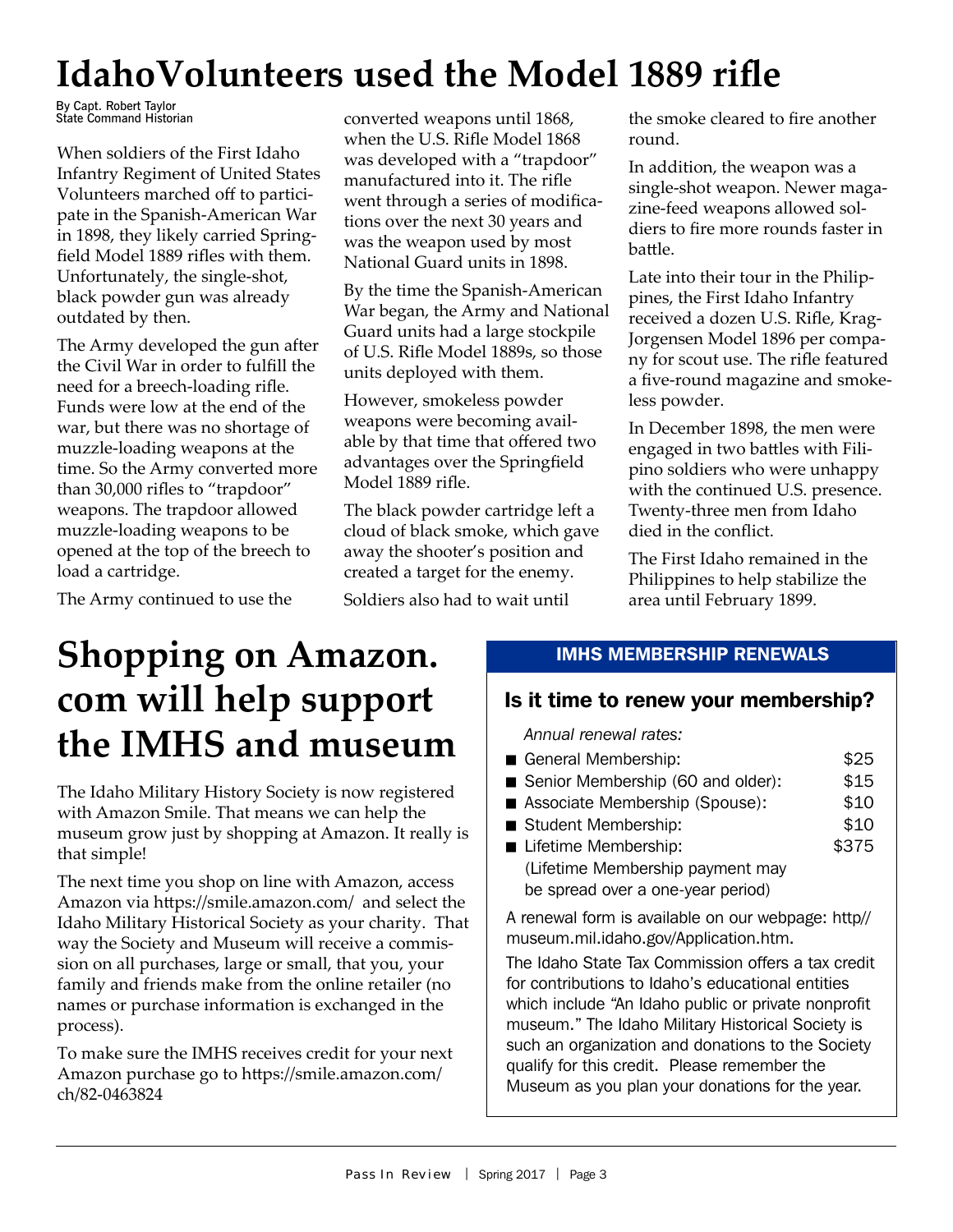# **Idaho soldier and sailor earned Medals of Honor**

By Capt. Robert Taylor State Command Historian

Every United States service medal is on display at the Idaho Military Museum, but only one has its own exhibit: the Medal of Honor.

The rest of the medals and awards

share the same display case, but the Medal of Honor occupies its own case, which includes the stories of just a few of the Idahoans who have earned the nation's top military award.

Two of those men are Army Sgt. David Bleak and U.S. Navy Landsman Gurdon Barter. Their Medals of Honor are part of the museum's permanent collection.

Sgt. David Bleak was a combat medic in Korea from 1952-53. He was born in Idaho Falls and died in Arco. He is credited for ensuring that all of his fellow soldiers returned safely from a reconnaissance patrol.

The patrol was performing "recon" of a Chinese forward position when early into the mission it was hit by heavy fire. Several soldiers were injured and Bleak quickly provided aid.

The patrol was attacked again as it continued its mission, this time by Chinese soldiers hidden in a trench. Bleak jumped into the trench to tackle an enemy solider and break his neck using only his hands. He then fatally crushed the windpipe of a second Chinese soldier. Bleak used his knife to kill a third enemy soldier before returning to his patrol to treat wounded members. *— See Medals of Honor, pg. 5* **IDAHO MILITARY MUSEUM** 

*Heroic Past ... Proud Future*

Endowment Donations

In Memory Of Major Anthony Stoppello *Ray Mathews*

New Members

Lifetime: LTC Douglas R. Smith Major Kathryn M. roman Senior Member: Leland Bunch Jonathon Wood

New Board members

#### Brian Elton

Please join us in welcoming Brian Elton to the Board. He comes to us from the Air National Guard with a degree in history. Welcome aboard Brian, we look forward to working with you!

### **Don't miss 'Gowen Thunder' Oct. 14 & 15**

Plans are underway for "Gowen Thunder", a two day open house and air show at Gowen Field! The event will be held Saturday, Oct, 14 and Sunday, Oct. 15.

The world famous U.S. Air Force Thunderbirds and Canadian Armed Forces Snowbirds air demonstration teams are just two of several performers that will be part of the program.

The Military History Museum plans to have a booth at the event. Please stop by to say hello!





The U.S.Air Force's Thunderbirds and Canada's Snowbirds will perform during Gowen Thunder Oct. 15 and 16.

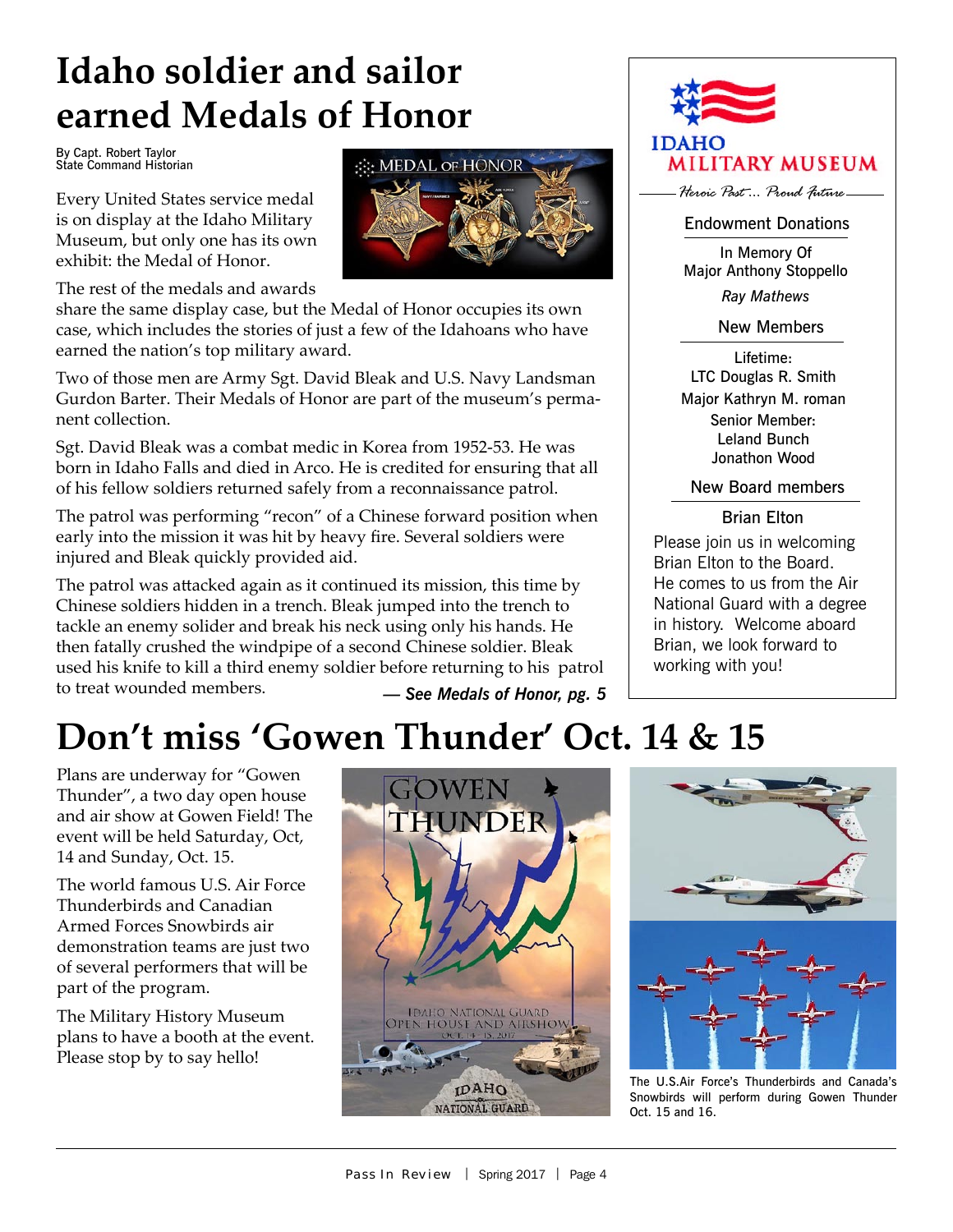# **Medals of Honor** *from page 4*

As he was doing so, a Chinese hand grenade landed nearby. Bleak tackled another soldier to shield him from the blast. Neither was injured by the grenade's explosion.

The patrol continued its mission, capturing several prisoners of war in the process, and was ambushed again. Three soldiers were hit, including one that was wounded too critically to move.

Despite being hit in the leg attempting to run to his wounded battle buddies, Bleak provided first aid to the three soldiers and himself, then picked up the critically wounded man and carried him down a hill.

As he was doing so, he was confronted by two more Chinese soldiers. Bleak set the American soldier down, rushed the enemies and smashed their heads together with great force, He pushed them out of his way, picked his buddy back up and carried him to safety.

Bleak was one of eight medics and corpsmen awarded the Medal of Honor for service in Korea, and one of only two so honored nonposthumously. His family donated the medal to the Idaho Military Museum in 2007. His former company commander donated a military jacket like the one Bleak

would wear when he received his award from President Eisenhower.

Landsman Barter was awarded the medal for his actions on January 15, 1865 during the second battle of Fort Fisher in North Carolina. Barter, assigned to the Union's USS Minnesota, was part of the force sent ashore to attack the rebel-held Fort Fisher.

He advanced to bravely fight the enemy through the night, despite conditions that caused two-thirds of his force to retreat. Barter was one of nine men from the Minnesota's assault force to receive the Medal of Honor.

He was born in Minnesota and died in 1900 in Viola, Idaho, 12 miles north of Moscow, Idaho.

Each branch has its own Medal of Honor. The Navy's was established on December 21, 1861 and the Army's award was created July 12, 1862.

The MOH has been awarded to seven sets of brothers.

The MOH has been awarded to two father-son pairs: 1st Lt. Arthur MacArthur, Jr. and General Douglas MacArthur and Theodore Roosevelt and his son Theodore Roosevelt, Jr.

19 people have earned the Medal of Honor twice.

### **Honor their WWI service**

April 6 was the 100th anniversary of the United States entry into WWI, known then as the "Great War" or "War to end all wars."

Idaho guardsmen served in the 148th Field Artillery armed with French 155mm howitzers, participated in the Champagne-Marne Defensive, Aisne-Marne Offensive, St. Mihiel Offensive, Meuse-Argonne Offensive, and served in the Army of Occupation in Germany.

Make sure you visit us throughout the week and follow the U.S. Army Center of Military History on Facebook to learn more about the "Great War" and America's Doughboys.

### **It's healthy to volunteer!**

A study conducted at the University of Michigan Research Center and published in the March 1998 Issue of American Health found that volunteering, more than any other activity, dramatically increases life expectancy.

According to the center: \*Men who volunteered at least once a week over the course of the study lived two-and-one-half times longer than men who did not volunteer.

\*Participants with heart problems who volunteered had reduced cholesterol levels and chest pains. \*The study also concluded that "volunteering is a way of connecting with people, and those with many social contacts tend to live longer than those who are more isolated regardless of race, income, and level of activity." - Volunteer-Match.org

### **Museum needs volunteers**

The Idaho Military History Museum is looking for volunteers with the following skills:

- Museum Docents and Living History Volunteers
- Carpenters
- WWII Reenactors
- Oral History Development
- Fund Raising
- Library and Archival Operations
- Historians/Historical Researchers

Interested? Please email Gayle Alvarez at galvarez@imd.idaho.gov or call Jeff Packer at the museum at (208) 272-4841 during business hours.